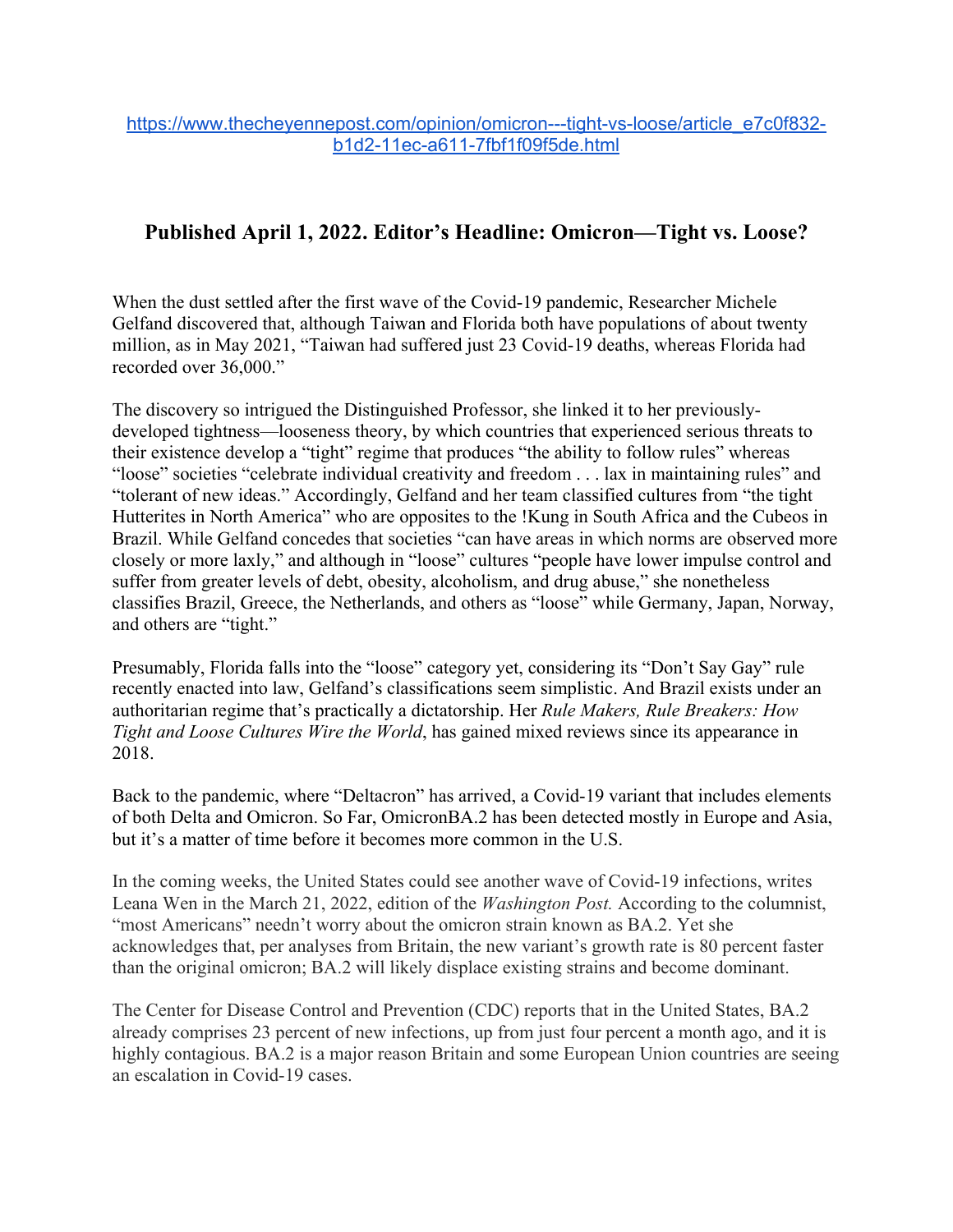During previous waves, the United States lagged behind Europe by about three weeks. Data from the wastewater early-detection systems suggest that an increase in Covid infections is already underway. The good news is, BA.2 is not so different from BA.1; hence, vaccinations and boosters for one provide protection for the other.

"About 45 percent of Americans already contracted omicron and, for the time being, are unlikely to be reinfected," writes Wen.

Nevertheless, my son Andy in California was infected when his high schooler came home with the virus. A week later, his elementary-school daughter caught it—this, even though the entire family had been vaccinated and boosted. Andy and his spouse have worked from home for the past eighteen months, but at the time, his wife was working from Boston, where she helped parents challenged by health issues unrelated to Covid; she remained unaffected. And, while the children stayed home with minor flu symptoms, their dad was hit hard.

"My throat was so sore, I couldn't eat for three days," Andy reports. "I couldn't sleep nights because I was coughing so hard."

"On the plus side, you didn't fall so ill as to be hospitalized," I offered. "And the vaccine and booster kept you from becoming one of the long-haulers." Long-haulers, now recognized by the CDC, are people who have languished with Covid-generated symptoms for up to two years. Still, I'd hate to be in Andy's shoes.

I telephoned my cousin in Germany. She and her husband are retired as I am, their children grown and gone. "We've pretty much sequestered ourselves," she said in German. "When I do go out to shop, I wear a surgical mask." While she is sorry their grandkids didn't get to visit over Easter as planned, she also knows it's best they stayed put.

Her son, a teacher and principal at a small school in Switzerland, did come down with Covid despite vaccines and boosters, although his spouse and children were spared.

I also telephoned my friend in Beijing, China, on Facetime. Chi and I had met in Nashville, Tennessee, where I taught while she finished an MBA with her government's financial help. "My name means 'vital energy' and is pronounced 'chi' as in t'ai chi," she advised back then. So, I use "Chi" when referring to her, though she writes her name as "Qi."

"Beijing does not have many cases of the virus," she said when we talked.

"But you have to go by metro to get to work," I said, remembering the time I visited Beijing and found busses and metros overcrowded.

"I wear a surgical mask, as does everyone else around here," she said. "The moment I step out the door I have a mask on. I am at work; I am at home. I don't go anywhere else. I order my foodstuffs delivered."